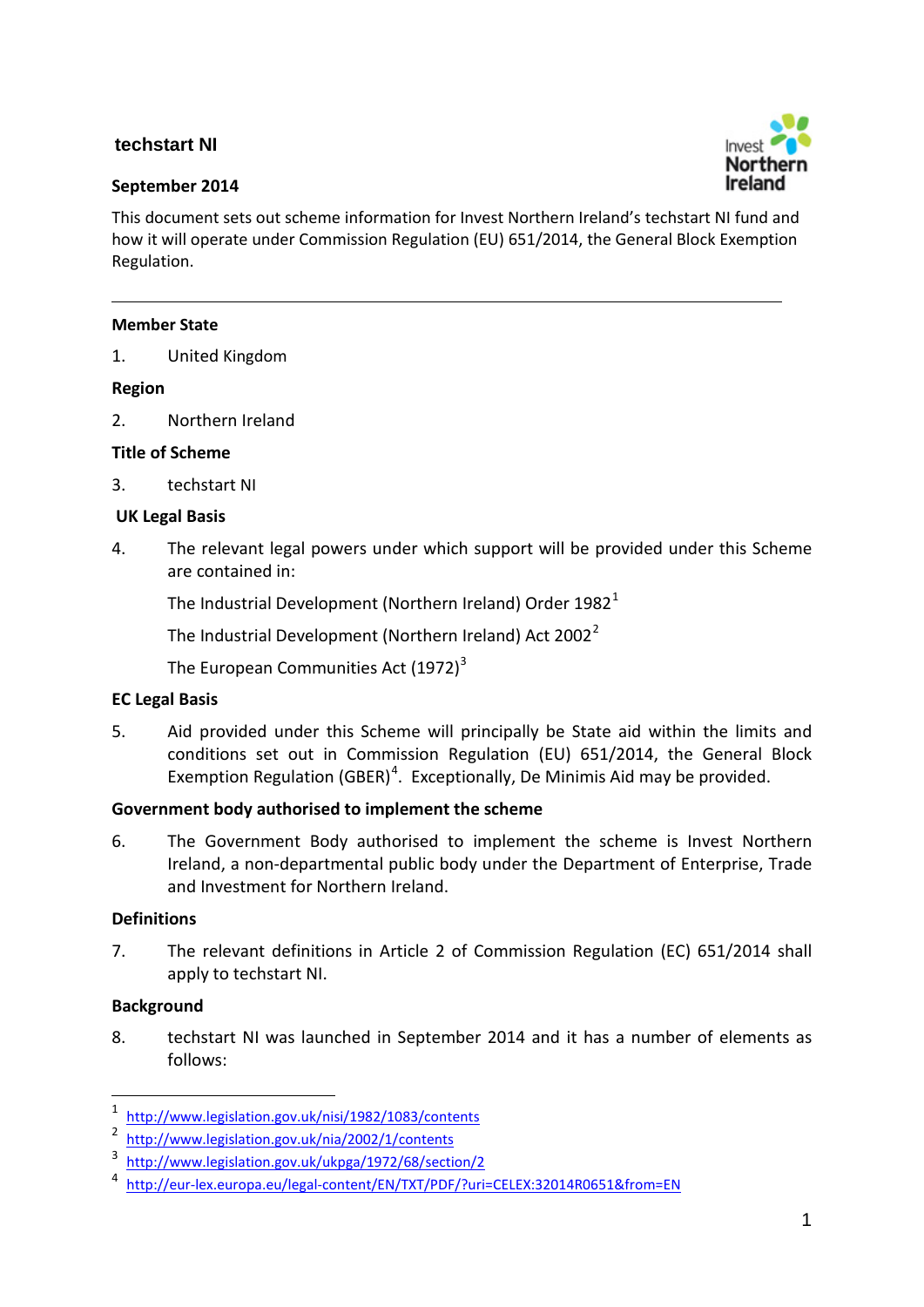- £13m SME equity fund
- 2 x £1.5m university spin out/in funds
- £7.6m Proof of Concept grant fund
- Investment Awareness Programme

## **SME Equity Fund (£13m)**

- 9. The SME Equity Fund will provide seed and early stage equity funding of for SMEs. Individual investments will have a deal size range from £50,000 to £250,000 and the fund can invest up to £500,000 in portfolio companies when follow on deals are included. Initial investments will take place over the first five years of the fund's life and follow on deals will be permitted during and after the initial five year period. It will operate commercially and under an investment policy included in a Limited Partnership Agreement – with evidence of at least one of the following elements:
	- A product or service with one or more unique aspects (with a strong intellectual property base);
	- Early sales or demonstrable customer traction;
	- Experienced, if not complete, management team;
	- Scalable business model; and/ or
	- Export/ global growth prospects.
- 10. The SME fund will primarily focus on technology businesses which are innovative and have significant export potential. The fund will be able to invest in university spin out/spin in companies once the university funds have reached their maximum investment limits.

### **University Funds (2x£1.5m)**

11. The university spin out/in funds will be for Queen's University Belfast and the University of Ulster with the objective to encourage and fund spin-outs/spin-ins from/to the universities. Individual investments will have a deal size range from £50,000 to £250,000 and the funds can invest up to £300,000 in portfolio companies when follow on deals are included. Initial investments will take place over the first five years of the funds' lives and follow on deals will be permitted during and after the initial five year period.

### **Proof of Concept Grants (£7.6 million)**

12. Proof of Concept (PoC) grants will be targeted at non university projects - individuals and SMEs - and will offer, on a competitive basis, Concept grants of up to £10,000 and Pathfinder grants of up £40,000 in respect of third party costs

### **Investment Awareness Programme**

13. The Investment Awareness Programme will be run over five years to tie in with the period of new investment by the equity funds. Its content will be offered as a series of workshops of varying duration. Investment awareness will create capability and inform decision making about whether equity investment is appropriate. The programme will include intensive mentoring of a number of programme participants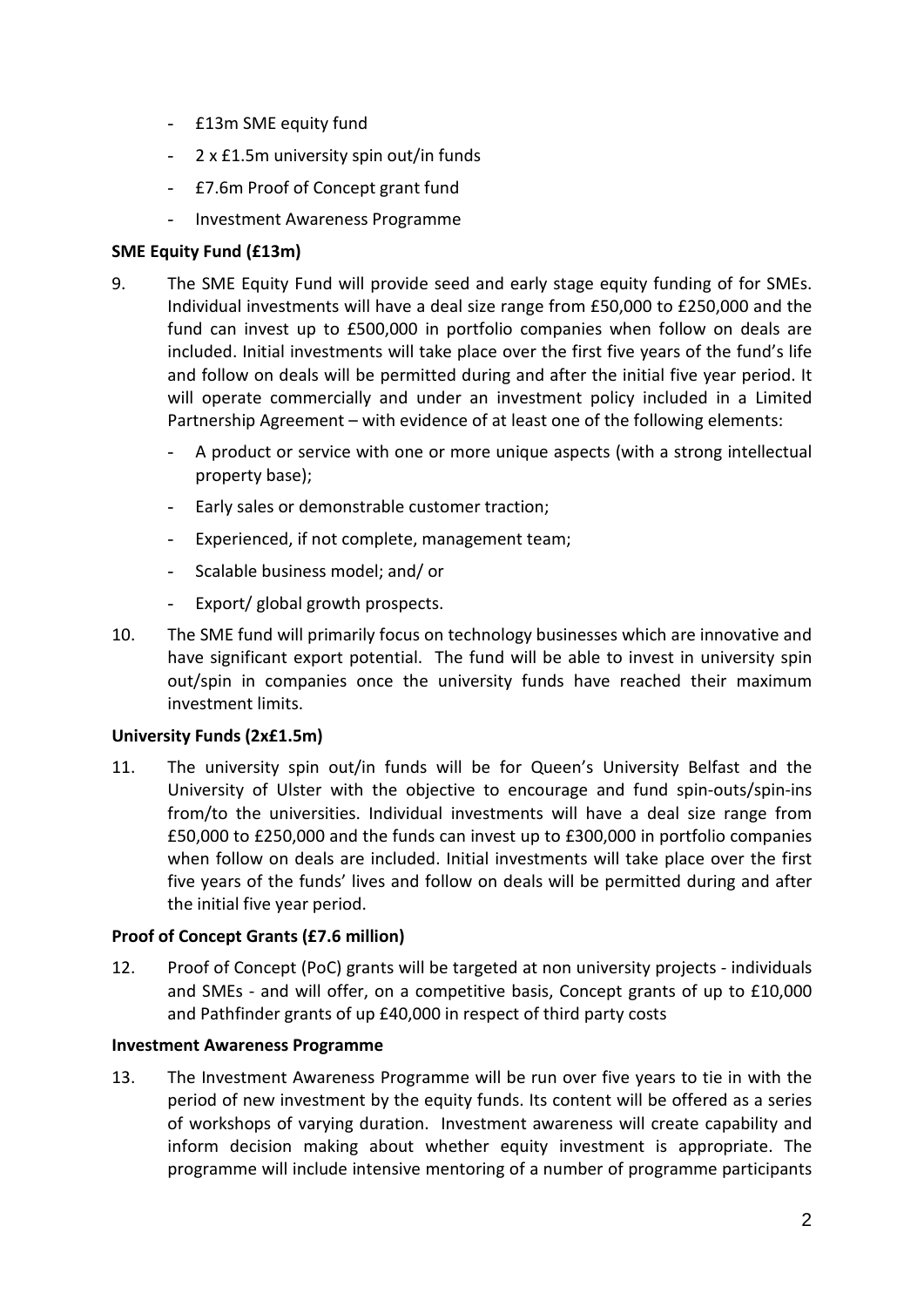and will make linkages to other entrepreneurs and potential investors elsewhere in the UK, Ireland and beyond.

## **Fund manager and further details**

14. The funds and the Investment Awareness Programme will run under a fund manager appointed via an open and competitive tender process in line with public procurement policy and process.

### **Portfolio Limits and Maximum Aid Intensities**

15. Each element is considered below:

## £13m SME equity fund

- 16. Investments made by this fund will comply with Article 21 (Risk finance aid) and Article 22 (Aid for start-ups). The fund will have the power to invest start-up aid in companies that comply with Article 22 without any private matched funding. Eligible undertakings shall be unlisted small enterprises up to five years following their registration, which have not yet distributed profits and have not been formed through a merger. For eligible undertakings that are not subject to registration the five years eligibility period may be considered to start from the moment when the enterprise either starts its economic activity or is liable to tax for its economic activity.
- 17. The start-up aid shall take the form of equity or quasi equity investment of up to EUR 0.4 million gross grant equivalent or EUR 0.6m for enterprises in assisted areas fulfilling the conditions of Article 107(3)(c) of the Treaty. For small and innovative enterprises, these maximum amounts may be doubled.
- 18. The Fund Manager may, on occasions, make investments (equity or quasi equity) in SMEs to prove their product without any private match. This will be start-up aid subject to the limits for aid for start ups and an overall investment limit in any portfolio company of £500,000.
- 19. Beyond the initial investment or where the undertaking is not eligible for start-up aid, the Fund Manager will bring angels or VCs into the funding round. In these circumstances, there will be compliance with Article 21 (risk finance aid).
- 20. Eligible undertakings shall be undertakings which at the time of the initial risk finance investment are unlisted SMEs and fulfil at least one of the following conditions:
	- Para 5 (a) they have not been operating in any market;
	- Para 5 (b) they have been operating in any market for less than 7 years following their first commercial sale;
	- Para 5 (c) they require an initial risk finance investment which, based on a business plan prepared in view of entering a new product or geographical market, is higher than 50% of their average annual turnover in the preceding 5 years.
- 21. Due to the stage of development of SMEs to be funded by techstart NI, Para 5 (a) and Para 5 (b) above are relevant.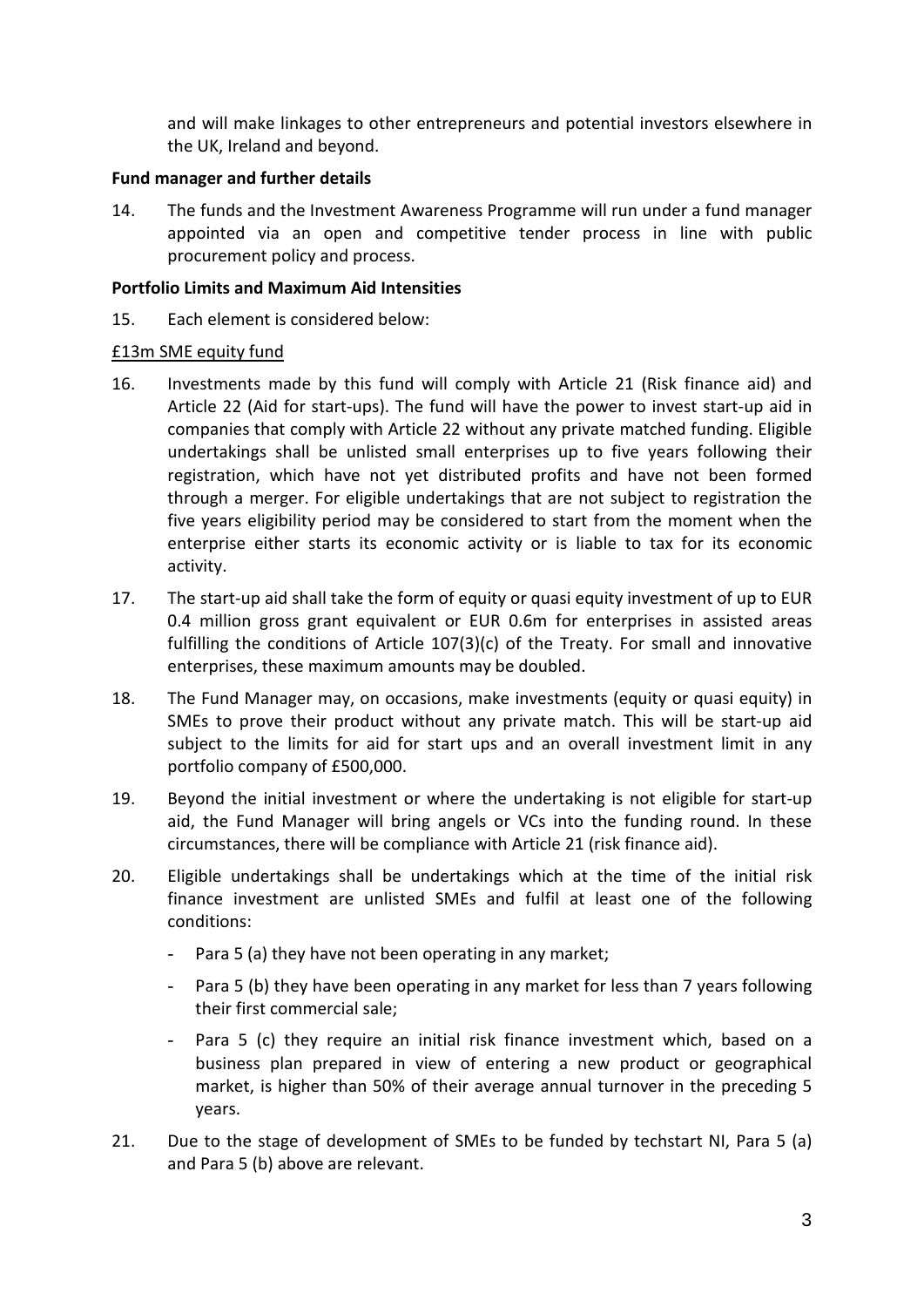- 22. The risk finance aid may also cover follow-on investments made in eligible undertakings, including after the 7 year period mentioned in GBER Article 21 Para 5(b), if the following cumulative conditions are fulfilled:
	- (a) the total amount of risk finance specified in Article 21 paragraph 9 ( $\epsilon$ 15m) is not exceeded;
	- (b) the possibility of follow-on investments was foreseen in the original business plan;
	- (c) the undertaking receiving follow-on investments has not become linked, within the meaning of Article 3(3) of GBER Annex I with another undertaking other than the financial intermediary or the independent private investor providing risk finance under the measure, unless the new entity fulfils the conditions of the SME definition.
- 23. For risk finance measures providing equity, quasi-equity or loan investments to eligible undertakings, the risk finance measure shall leverage additional finance from independent private investors at the level of the financial intermediaries or the eligible undertakings, so as to achieve an aggregate private participation rate reaching the following minimum thresholds (GBER Article 21 paragraph 10):
	- (a) 10% of the risk finance provided to the eligible undertakings prior to their first commercial sale on any market;
	- (b) 40% of the risk finance provided to the eligible undertakings referred to in paragraph 5 (b) of GBER Article 21;
	- (c) 60% of the risk finance for investment provided to eligible undertakings mentioned in paragraph 5(c) of GBER Article 21 and for follow-on investments in eligible undertakings after the 7-year period mentioned in paragraph 5(b).

### University Funds

- 24. Investments made by these funds will comply with GBER Articles 21 (Risk finance aid) and 22 (Aid for start-ups). The funds will have the power to invest start-up aid in companies that comply with Article 22 without any private matched funding. Eligible undertakings shall be unlisted small enterprises up to five years following their registration, which have not yet distributed profits and have not been formed through a merger. For eligible undertakings that are not subject to registration the five years eligibility period may be considered to start from the moment when the enterprise either starts its economic activity or is liable to tax for its economic activity.
- 25. The **start-up aid** shall take the form of equity or quasi equity investment, up to EUR0.4 million gross grant equivalent or EUR 0.6 million for undertakings established in assisted areas fulfilling the conditions of Article 107(3)(c) of the Treaty. For small and innovative enterprises, these maximum amounts may be doubled.
- 26. The Fund Manager may, on occasions, make investments (equity or quasi equity) in SMEs to prove their product without any private match. This will be start-up aid subject to the limits for aid for start ups and the overall investment limit in any university portfolio company of £300,000.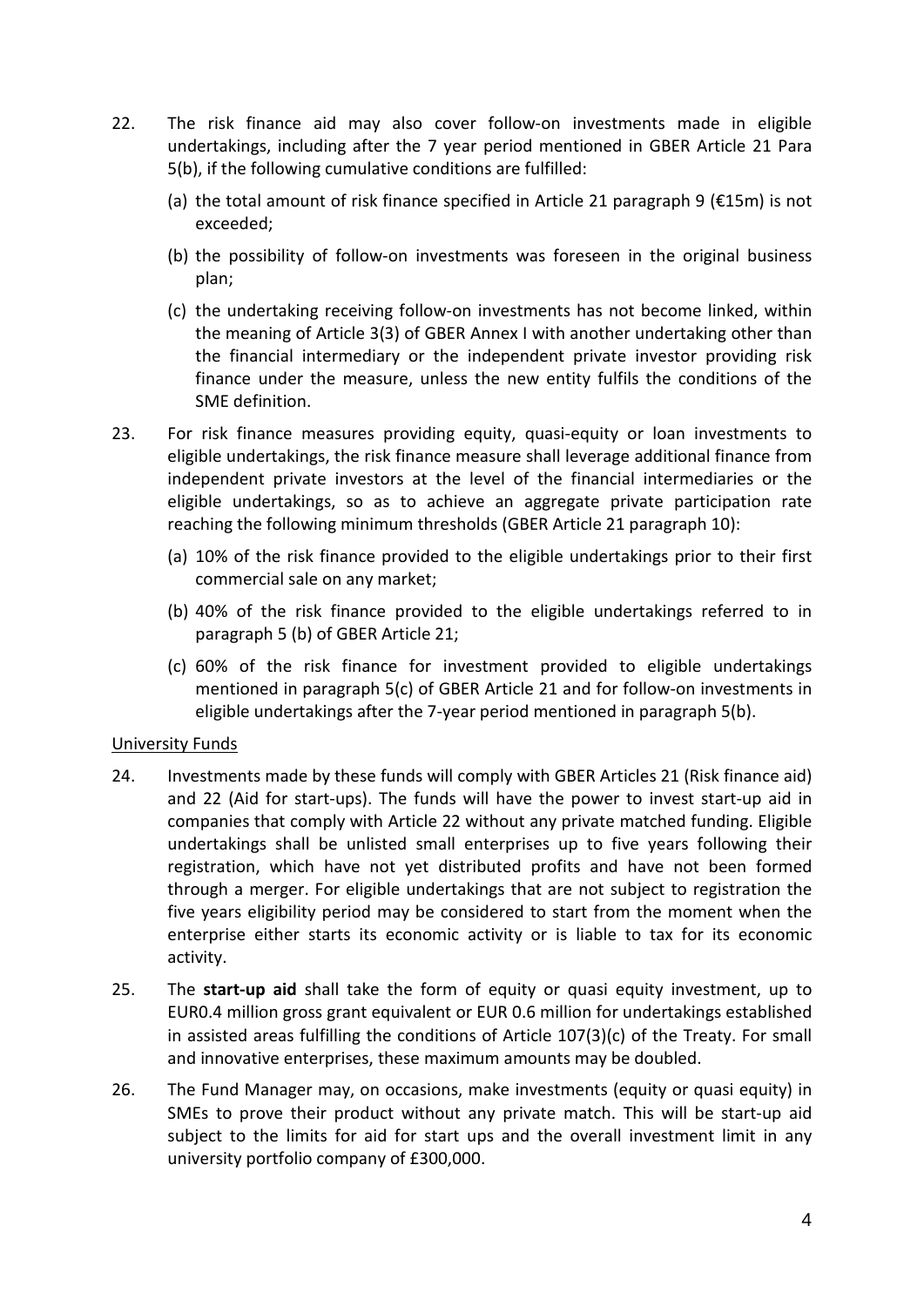- 27. Beyond the initial investment or where the undertaking is not eligible for start-up aid, the Fund Manager plans to bring angels or VCs into the funding round. In these circumstances, there will be compliance with Article 21 (**risk finance aid**).
- 28. Eligible undertakings shall be undertakings which at the time of the initial risk finance investment are unlisted SMEs and fulfil at least one of the following conditions:
	- (a) they have not been operating in any market;
	- (b) they have been operating in any market for less than 7 years following their first commercial sale;
	- (c) they require an initial risk finance investment which, based on a business plan prepared in view of entering a new product or geographical market, is higher than 50% of their average annual turnover in the preceding 5 years.
- 29. Due to the stage of development of spin outs/spin-ins to be funded by techstart NI, Para 5 (a) and Para 5 (b) above are relevant.
- 30. The risk finance aid may also cover follow-on investments made in eligible undertakings, including after the 7 year period mentioned in Article 21 paragraph Para 5(b), if the following cumulative conditions are fulfilled:
	- (a) the total amount of risk finance mentioned in Article 21 paragraph 9 ( $\epsilon$ 15m) is not exceeded;
	- (b) the possibility of follow-on investments was foreseen in the original business plan;
	- (c) the undertaking receiving follow-on investments has not become linked, within the meaning of Article 3(3) of GBER Annex I with another undertaking other than the financial intermediary or the independent private investor providing risk finance under the measure, unless the new entity fulfils the conditions of the SME definition.
- 31. For risk finance measures providing equity, quasi-equity or loan investments to eligible undertakings, the risk finance measure shall leverage additional finance from independent private investors at the level of the financial intermediaries or the eligible undertakings, so as to achieve an aggregate private participation rate reaching the following minimum thresholds:
	- (a) 10% of the risk finance provided to the eligible undertakings prior to their first commercial sale on any market;
	- (b) 40% of the risk finance provided to the eligible undertakings referred to in Article 21 paragraph 5 (b);
	- (c) 60% of the risk finance for investment provided to eligible undertakings mentioned in paragraph Article 21 paragraph 5(c) and for follow-on investments in eligible undertakings after the 7-year period mentioned in paragraph 5(b).
- 32. The maximum amount that techstart NI will be able to invest in a university spin out/spin in is £300k.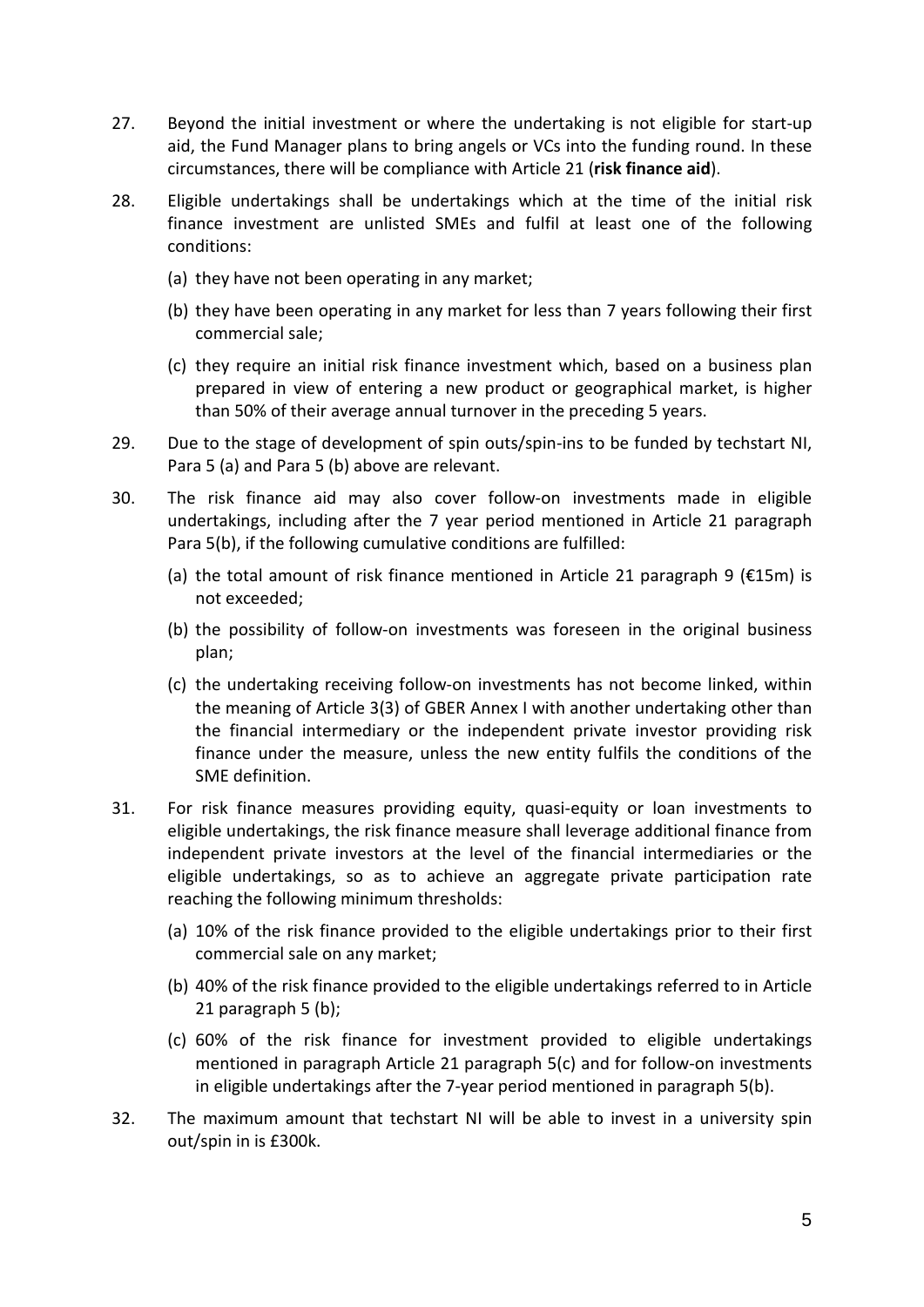## PoC Grant Fund

- 33. The fund manager will determine if a PoC grant applicant is an eligible undertaking under GBER Article 22. If it is, then the investments made by this fund will comply with Article 22 Aid for Start-Ups. If the applicant not eligible for start-up aid, support will be considered under Commission Regulation (EU) No 1407/2013 (De Minimis Aid). In this case, the provisions of the De Minimis regulation will be respected. Investee companies will be required to declare all other offers of de minimis support in the previous three fiscal years and the fund manager will ensure that the grant offer is in compliance with the de minimis regulations.
- 34. Start-up aid shall take the form of grant up to EUR 0.4 million gross grant equivalent or EUR 0.6 million for undertakings established in assisted areas fulfilling the conditions of Article 107(3)(c) of the Treaty.
- 35. The maximum grant that can be awarded by this fund to an SME is not expected to exceed £40,000.

## Investment Awareness Programme

- 36. The Investment Awareness Programme will be an awareness service provided to individuals in which circumstances aid will not be present.
- 37. The total amount of risk finance shall not exceed EUR 15 million per eligible undertaking under any risk finance measure.

### **Cumulation**

- 38. techstart NI is at the beginning of the funding continuum and its investments will be relevant for other fund managers using the 2014 Risk Finance guidelines to provide funding to SMEs. Invest NI will ensure that appropriate information is available for fund managers, but it will remain the responsibility of each manager to ensure that cumulation rules are complied with.
- 39. Article 22 enables start-up aid up to EUR 0.4 million gross grant equivalent or EUR 0.6 million gross grant equivalent for enterprises established in assisted areas fulfilling the conditions of Article 107(3)(c) of the Treaty. Paragraph 5 of Article 22 states that for small and innovative enterprises, the maximum amounts set above may be doubled.
- 40. Under paragraph 4 of Article 22 a beneficiary can receive support through a mix of the aid instruments referred to in paragraph 3 of this Article, provided that the proportion of the amount granted through one aid instrument, calculated on the basis of the maximum aid amount allowed for that instrument, is taken into account in order to determine the residual proportion of the maximum aid amount allowed for the other instruments forming part of such a mixed instrument.

### **Co-financing**

41. techstart risk capital investments will be up to 60% co-financed by the 2014-2020 European Regional Development Fund **Investment for Growth and Jobs Northern Ireland programme.**